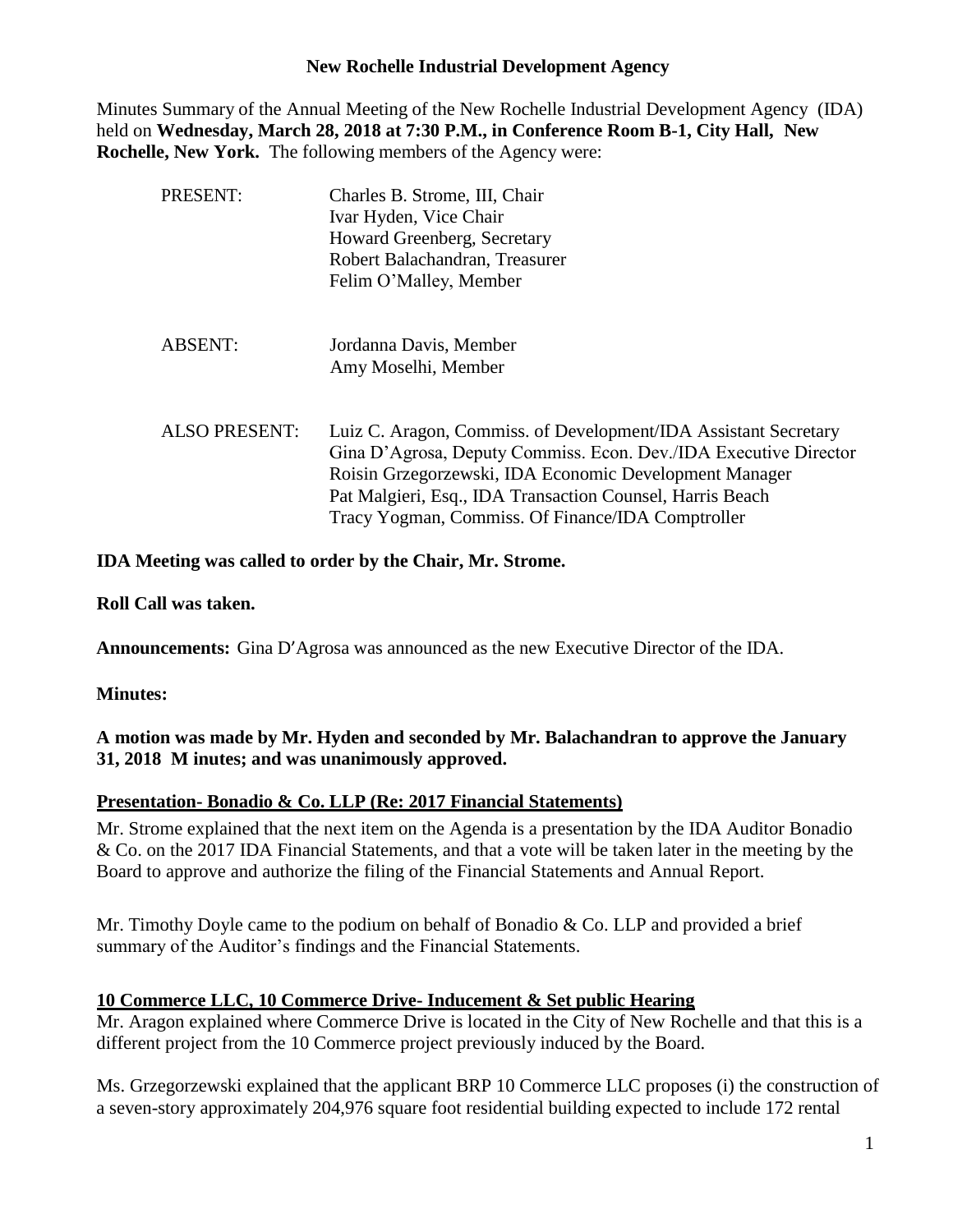units. The proposed development includes approximately 3,096 square feet of amenity space, 162 residential parking spaces, and additional 56 spaces for bicycle parking. The Project is being built under the Downtown Overlay Zone ("DOZ") and is located in the DO-4 zoned district. The project received site plan approval from the New Rochelle Planning Board.

The applicant is in front of the Board for the inducement of the project and to set a public hearing and is seeking a mortgage recording tax exemption and sales tax exemption and a 20 year PILOT that conforms with the UTEP. Prior to the next meeting National Development Council ("NDC"), the IDA's financial consultant, will review the requested incentive request. Additionally, the IDA Finance Subcommittee will review the requested incentive request. The Final proposed incentive requested, including the proposed PILOT schedule, will be made public prior to the scheduled Public Hearing in connection with this project.

Janet Giris of DelBello Donnellan Weingarten Wise & Wiederkehr came to the podium on behalf of BRP 10 Commerce LLC and stated that Rashid Walker, from BRP 10 Commerce LLC was also present to answer any questions. Ms. Giris further explained the project.

The Board provided questions and comments.

A motion to approve was made by Mr. Balachandran and seconded by Mr. O'Malley. All in favor, the motion passed.

# **Annual Financial Statement/Report- Approve/Authorize Filing**

Ms. Grzegorzewski explained that this resolution pertains to the Board's approval and authorization of the submission of the Financial Statements and the Annual Report as required under the Public Authorities Accountability Act.

Mr. Balachandran made a statement regarding ensuring that the IDA address coming into compliance with all PARA requirements.

A motion to approve was made by Mr. Hyden and seconded by Mr. Greenberg. All in favor, the motion passed.

# **PAAA Policies- Adoption Resolution**

Ms. Grzegorzewski explained that this resolution pertains to the re-adoption of the IDA policies as required under the Public Authorities Accountability Act, all policies are remaining the same except for the Procurement Policy which is being amended to facilitate the IDAs ability to procure certain professional services and to utilize and/or rely upon the procurement policies and processes of the City of New Rochelle with respect to goods and services procured by the City that may be used by the Agency. Mr. Aragon added that this change is to mirror the recent changes that the City adopted to its Procurement Policy.

A motion to approve was made by Mr. Strome and seconded by Mr. Balachandran. All in favor, the motion passed.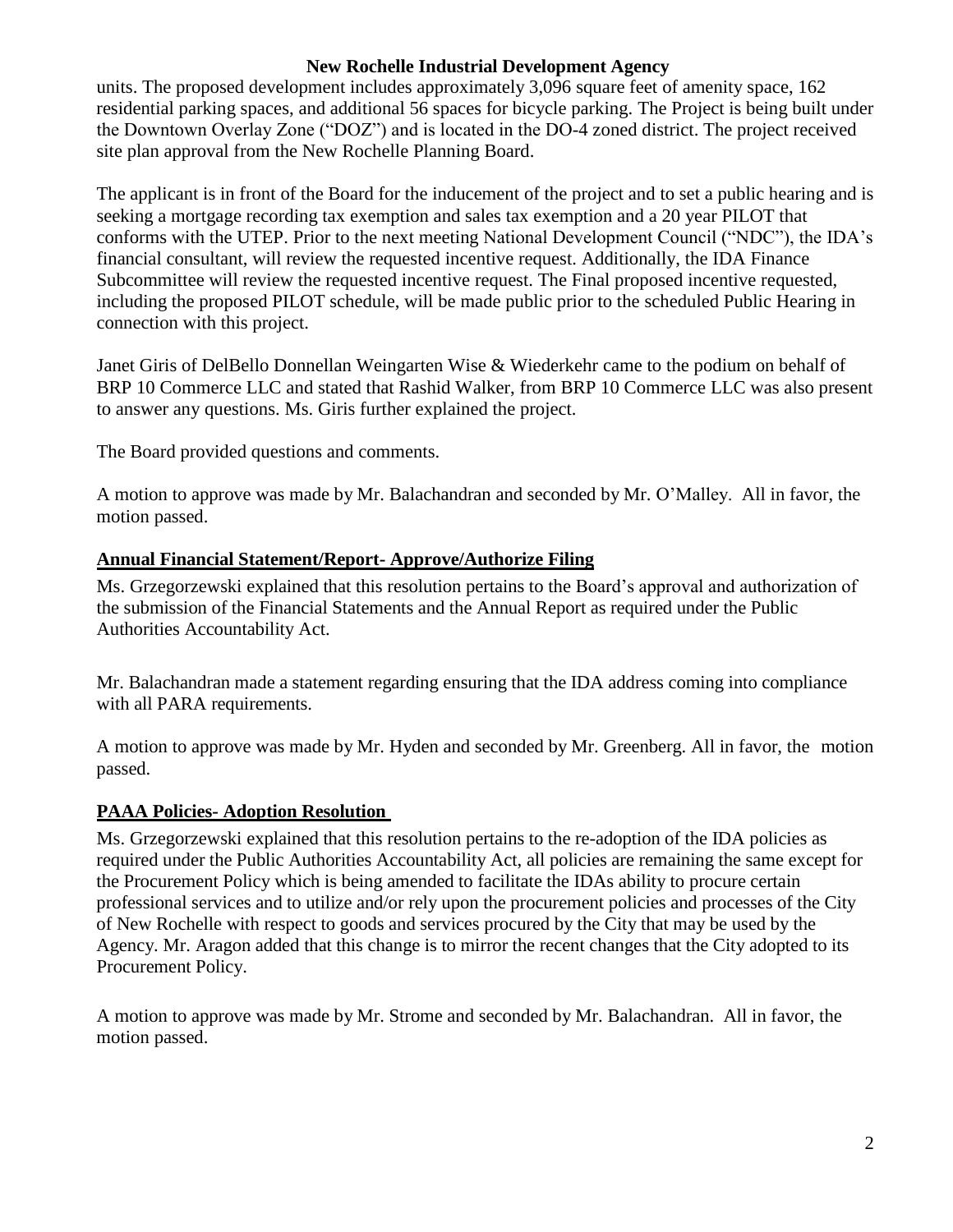#### **Appointment of Officers**

Mr. Strome nominated the following slate of Board members to serve as the 2018 Officers of the IDA:

Ivar Hyden as Vice Chair; Howard Greenberg as Secretary; Robert Balachandran as Treasurer; And Luiz Aragon as Assistant Secretary

Mr. Hyden nominated Charles Strome as Chair.

A motion to approve was made by Mr. Greenberg and seconded by Mr. O'Malley. All in favor, the motion passed.

### **Appointment of Committee Members**

Mr. Strome stated that he would like to appoint all members of the IDA to the Audit, Finance, and Governance Committees, except in the case of the Audit Committee on which the Treasurer shall not serve.

A motion to approve was made by Mr. Greenberg and seconded by Mr. Strome. All in favor, the motion passed.

# **AMS Planning & Research Funding- Resolution**

Ms. Grzegorzewski explained that this item pertains to authorizing the execution and delivery of a contract with AMS Planning & Research for the Arts and Entertainment Industries for consulting services in support of planning and implementation of a new downtown performance space as part of the RXR EMF 587 Main Member, LLC Project located at 587 Main Street, a/k/a 348 Huguenot Street, New Rochelle, New York and the expenditure of up to \$100,000 for the funding of the cost of such contract.

The IDA authorized financial assistance to RXR EMF 587 Main Member, LLC on September 21, 2016. AMS's proposal facilitates the successful completion and operation of that portion of the Project consisting of the Downtown Performance Space. The approval authorizes the IDA enter into a contract with AMS in an amount not to exceed \$100,000- which is available the Agency's 2018 Budget.

The Board provided questions and comments.

Mr. Aragon further explained AMS Planning & Research's role in aiding in the architectural aspects of the space for what should be built and how AMS will work with the City to attract the right operators for the space.

A motion to approve was made by Mr. Balachandran and seconded by Mr. O'Malley. All in favor, the motion passed.

# **Buxton Contract- Resolution**

Ms. Grzegorzewski explained that this item pertains to the renewal of a professional services agreement with Buxton for the continued purposes of providing professional services to recruit new retailers and restaurants to the City of New Rochelle, retaining existing retailers and restaurants, and assisting the Agency in understanding current retail and restaurant economic conditions. The resolution is to authorize the renewal the Agreement for a term of one (1) year (being the second year of the term of the Agreement) at an amount to be expended by the Agency thereunder not to exceed \$50,000-which was